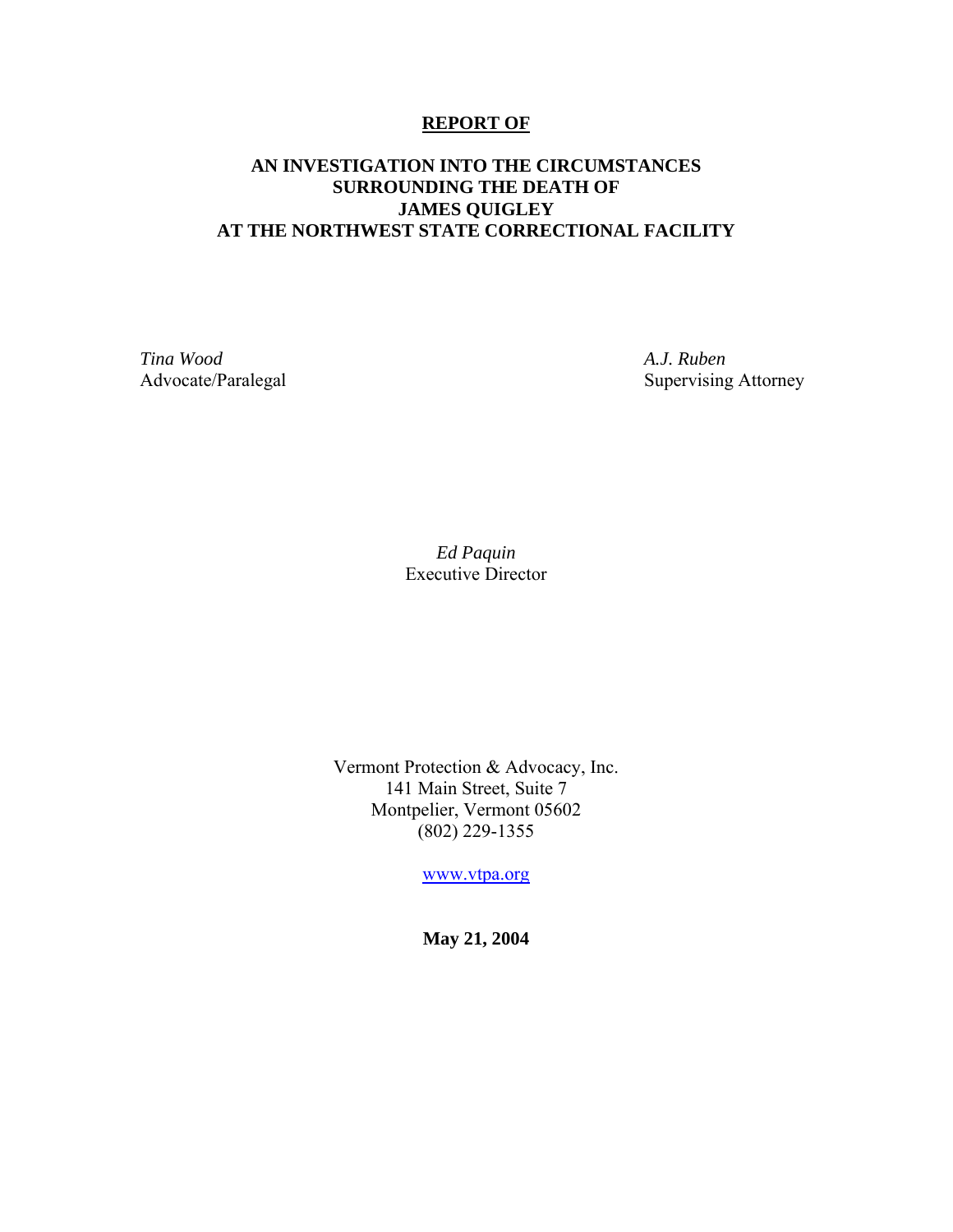# **TABLE OF CONTENTS**

| I.   | Introduction                                                                                                                                                                                                                        | 03                         |
|------|-------------------------------------------------------------------------------------------------------------------------------------------------------------------------------------------------------------------------------------|----------------------------|
| II.  | Background                                                                                                                                                                                                                          | 03                         |
|      | James Quigley<br>a.<br>$\mathbf b$ .<br>Northern State Correctional Facility<br>Northwest State Correctional Facility<br>$\mathbf{c}$ .                                                                                             | 03<br>04<br>04             |
|      | d.<br>Vermont Protection & Advocacy, Inc.                                                                                                                                                                                           | 04                         |
| III. | Circumstances Surrounding the Death of James Quigley                                                                                                                                                                                | 04                         |
|      | Sequence of Events at NSCF<br>a.<br>$\mathbf b$ .<br>Sequence of Events at NWSCF                                                                                                                                                    | 04<br>06                   |
| IV.  | Investigations into the Death of James Quigley                                                                                                                                                                                      | 08                         |
|      | Vermont Department of Corrections<br>a.<br>$\mathbf b$ .<br><b>Vermont State Police</b><br>Vermont Chief Medical Examiner's Office<br>$\mathbf{c}$ .<br>d.<br>Marks & McLaughlin Report<br>Vermont Protection & Advocacy Inc.<br>e. | 08<br>10<br>10<br>10<br>11 |
| V.   | Findings and Conclusions                                                                                                                                                                                                            | 12                         |
| VI.  | Recommendations                                                                                                                                                                                                                     | 16                         |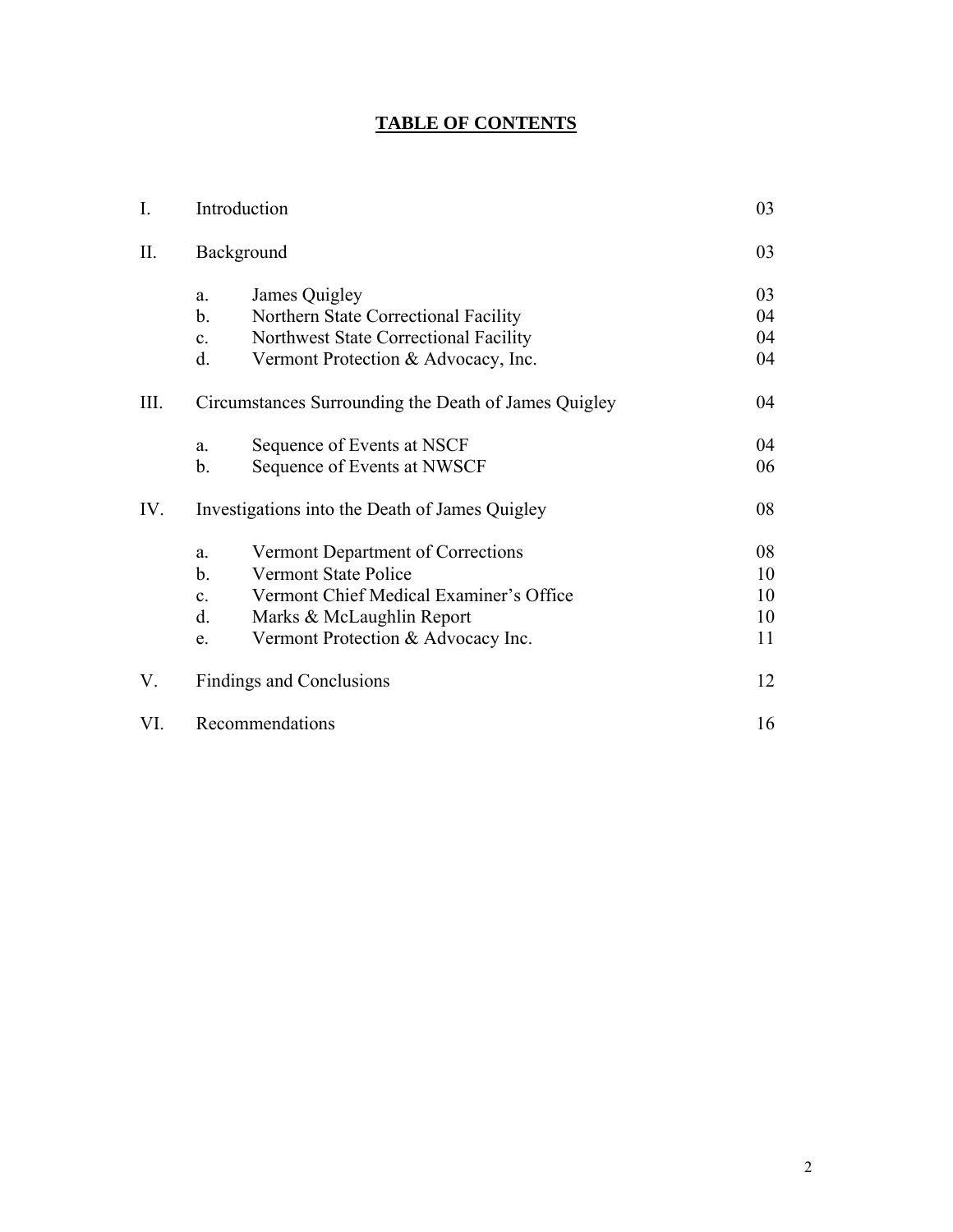## I. **INTRODUCTION**

This report presents the results of the investigation conducted by Vermont Protection  $\&$ Advocacy, Inc.  $(VP\&A)$  into the circumstances surrounding the suicide death of James Quigley on October 7, 2003, at the Northwest State Correctional Facility in St. Albans, Vermont.

Mr. Quigley was a 52-year old white male serving a life sentence for a conviction of firstdegree murder and attempted murder in Florida. In February 2001 he was transferred from Florida to Vermont and was housed at the Northern State Correctional Facility (NSCF) in Newport, Vermont. Vermont participates in the exchange of prisoners with other states under the Interstate Prisoner Compact. Mr. Quigley was described as a "jail house lawyer" who helped other inmates with legal issues. Mr. Quigley was also an outspoken critic of the Department of Correction's (DOC) system and routinely filed grievances.

In July of 2002, Mr. Quigley was moved from NSCF to the Northwest State Correctional Facility (NWSCF) in St. Albans and placed in a segregation cell in the D-Unit. The move occurred, according to DOC officials, because he was deemed a security risk due to maps of Vermont that were found in his possession and informants who stated he was planning an escape.

Mr. Quigley's caseworker at NWSCF wrote to the Director of Offender Classification suggesting that Mr. Quigley be sent back to Florida because he was a security risk. The case worker noted that "[T]his inmate like [sic] to write tons of greviences [sic] over petty issues. Also a legal paper pusher."

While Mr. Quigley at the time of his initial incarceration in Vermont was not considered an individual with a mental illness, his DOC medical and mental health records show that in the months preceding his death his mental status began to deteriorate, most likely due to continual segregation and emotional abuse by particular correctional officers at NWSCF.

Mr. Quigley hung himself in his segregation cell at NWSCF on October 7, 2003, sometime before 6:10am.

# II. **Background**

### A. **James Quigley**

Mr. Quigley was a 52-year old male who was convicted of murder and attempted murder in 1980 in Florida. He was transferred to NSCF in Newport in February 2001. Mr. Quigley was never a disciplinary problem, though often at odds with the administration in Newport. He strived to make the system better for all people incarcerated and to that end he acted as an advocate for other inmates who needed assistance. Mr.Quigley was routinely in contact with VP&A via letters with the intent of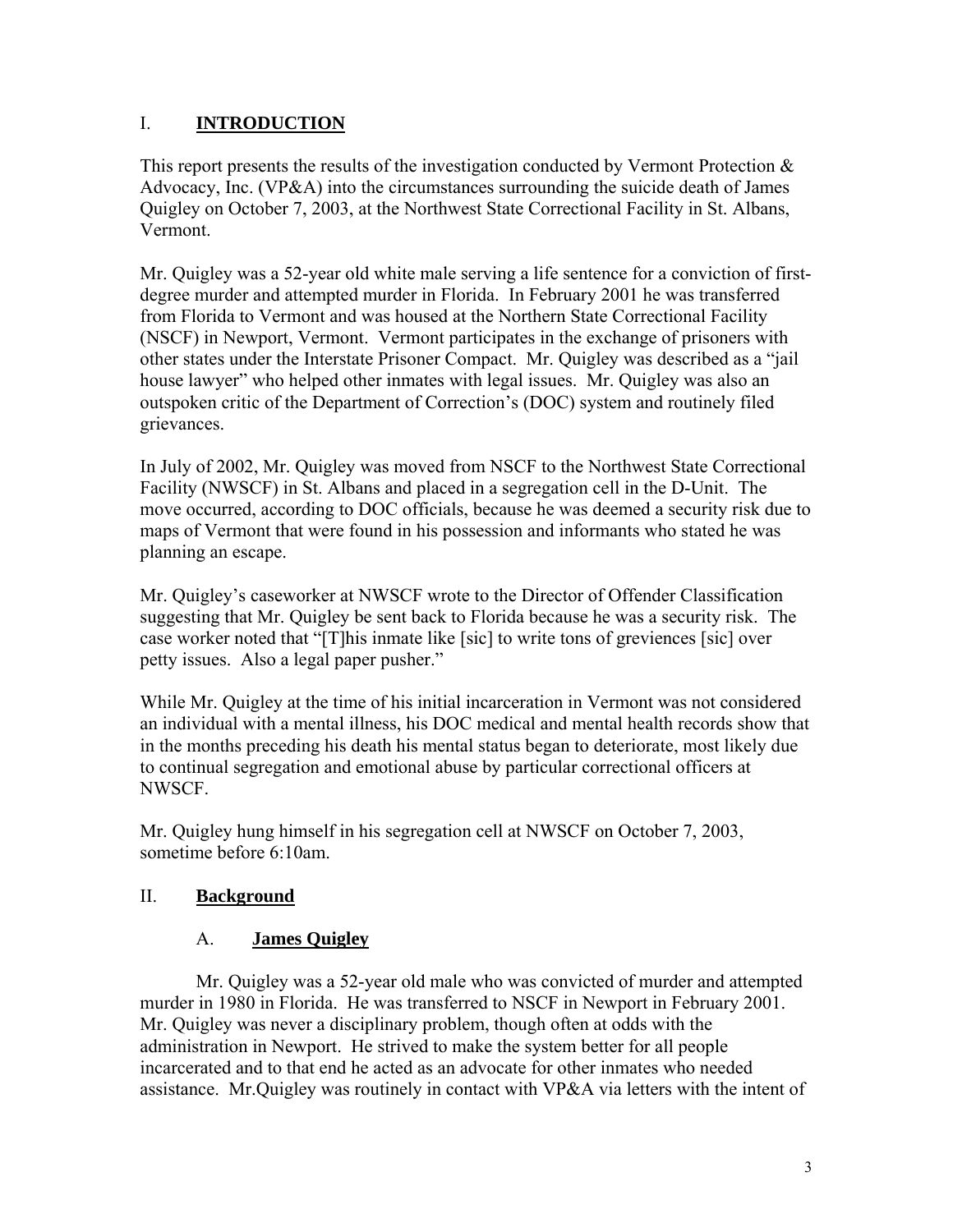bringing attention to a wide variety of issues within the DOC. He is survived by his sister and his mother.

# B. **Northern State Correctional Facility**

The NSCF is a medium-security prison located in Newport, Vermont. This facility has no mental health unit. Contracted staff from Matrix Health Systems and Correctional Medical Services (CMS) provided mental health and medical care during the time relevant to this investigation.

# C. **Northwest State Correctional Facility**

The NWSCF is a medium-security prison located in St. Albans, Vermont. This facility has a mental health unit. Contracted staff from Matrix Health Systems and Correctional Medical Services provided mental health and medical care during the times relevant to this investigation. The D-Unit where Mr. Quigley was housed is the facility's segregation unit.

# D. **Vermont Protection & Advocacy, Inc.**

Vermont Protection & Advocacy, Inc. (VP&A) is a federally-funded, non-profit whose mission is to advance and protect the rights of individuals with disabilities. VP&A is mandated to investigate abuse, neglect and rights violations among this population wherever they may reside, e.g., in the community, private hospitals, residential care homes, or prisons and jails.

# III. **CIRCUMSTANCES SURROUNDING THE DEATH OF JAMES QUIGLEY**

# A. **Sequence of Events at NSCF**

On May 20, 2003, Mr. Quigley attended a Recreation Committee meeting of which he had been a member since 2001. According to a letter from Mr. Quigley, at that May meeting the Superintendent of NSCF made a request to spend \$900 from the recreation fund to pay for flowers and seeds. Mr. Quigley and another inmate on the committee voiced their opposition to this request as they did not feel the expenditure met the criteria outlined for the fund.

On June 3, 2003, according to a letter from Mr. Quigley, he was informed by the local Recreation Services Coordinator that the superintendent no longer wanted out-of-state prisoners on the Recreation Committee. Mr. Quigley and the other inmate noted above were removed from the committee. Prior to Mr. Quigley's removal from the Recreation Committee he had also been arbitrarily removed from his job in the law library while he was in Newport, a job that provided him with literary enjoyment and allowed him to help other inmates. From what Mr. Quigley had reported to VP&A, it would appear the decision to remove him from the law library was a form of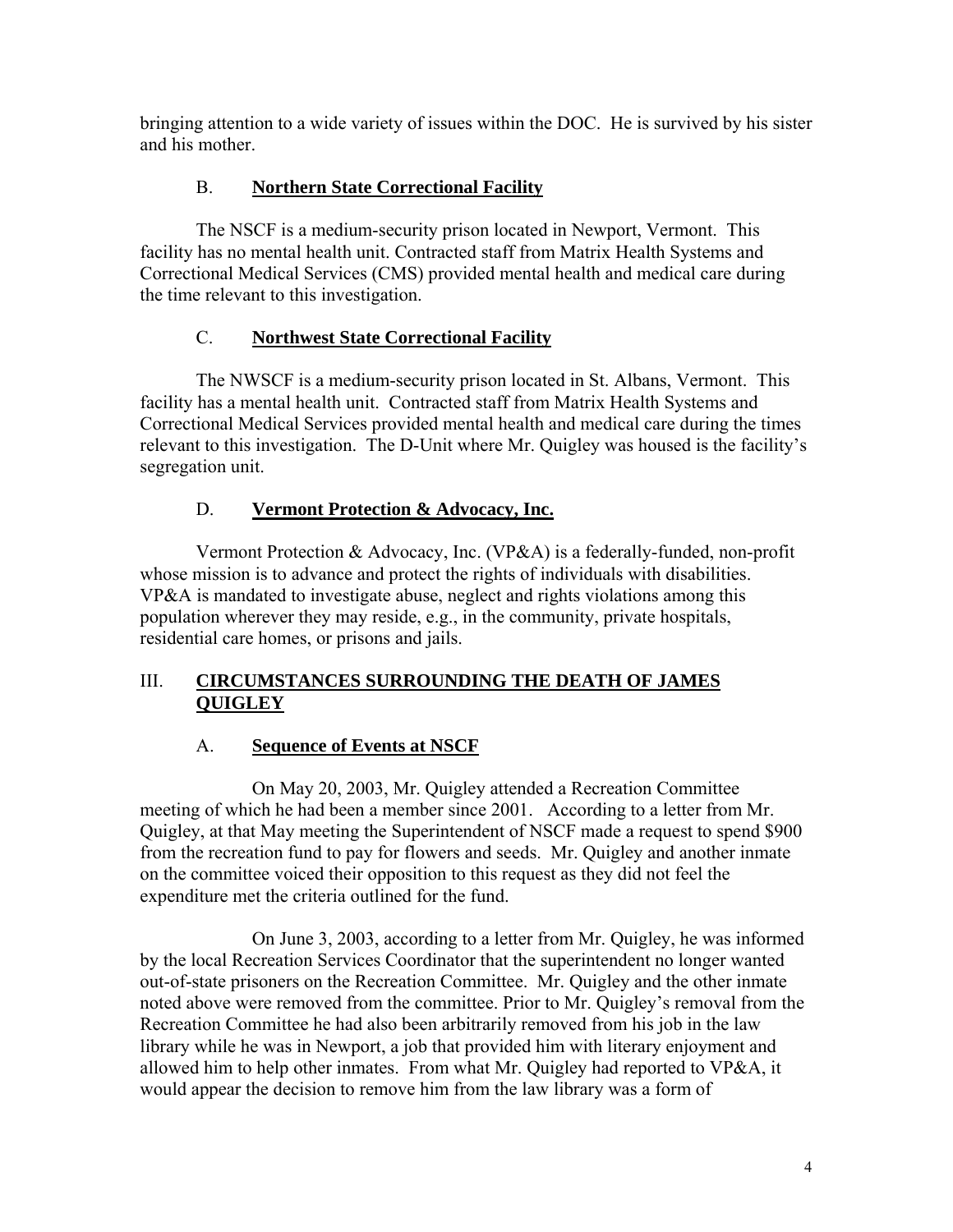administrative retaliation for Mr. Quigley filing grievances and assisting other inmates in filing grievances.

On June 11, 2003, Mr. Quigley, who had been residing without incident at NSCF since being transferred there in February 2001, was placed in segregation based on allegations that he was planning an escape.

In a computerized case note acquired from NSCF, Mr. Quigley's case manager wrote on June 11, 2003: *"Quigley had a hearing via phone today with the Florida Parole commission. The call took about 15 minutes where James discussed possible employment if paroled and circumstances around his crime. James was told by the commission that he would hear something definate [sic] after the board makes there [sic] discision [sic] looks like it may be possible Parole in 2013. James was upset with this discision [sic] and said it was not what he wanted to hear. I placed James on 15 minute check for behavior for his safety [sic]."* 

A case note dated June 16, 2003 read: *"Mr. Quigley was placed in SMU*  [Special Management Unit] *on Ad.* [Administrative] *Seg* [Segregation] *status on June 11, 2003. He is awaiting an AD seg hearing."* 

On June 19, 2003, Mr. Quigley submitted a CMS Health Services Request Form stating: *"Since I was placed in SMU, I have been unable to get any quality sleep. It seems like every little sound, including my heart beat, awakens. I also have no appetite, and it appears as though I've lost a lot of weight."*

On June 21, 2003, Mr. Quigley was seen by a registered nurse who noted, *"[A]lteration in coping r/t SMU housing. Refer to MH* [mental health]*."* Mr. Quigley was put on sleep checks by the mental health contracted clinician on June 24, 2003.

A case note dated July 16, 2003 states: *"…Mr. Quigley is currently on Administrative Segregation status at the NSCF with a review date of July 17, 2003. Mr. Quigley has been placed on the Administrative status due to a potential risk of flight and possible retribution to what Mr. Quigley believes is a confidential informant in the facility. Discussion was had in regards to placement of Mr. Quigley should the Administrative Review allow him to return to general population and/or not. The plan from this group was for inquiry to movement to NWCF if the Due Process Hearing allows Mr. Quigley to return to general population status. If the decision is for continued Administrative status then he will be reviewed for continued placement in the SMU Unit."* 

A case note dated July 17, 2003 states: *"James Quigley has been reviewed by the Administrative Due Process this morning and the determination has been to discontinue the Administrative Segregation. The Superintendent has concured [sic] with this decision. The case plan has now been reviewed and Mr. Quigley has been overridden to close custody and is currently being moved to the NWCF for close custody housing. Further case planning will be developed through the NWCF and be determined*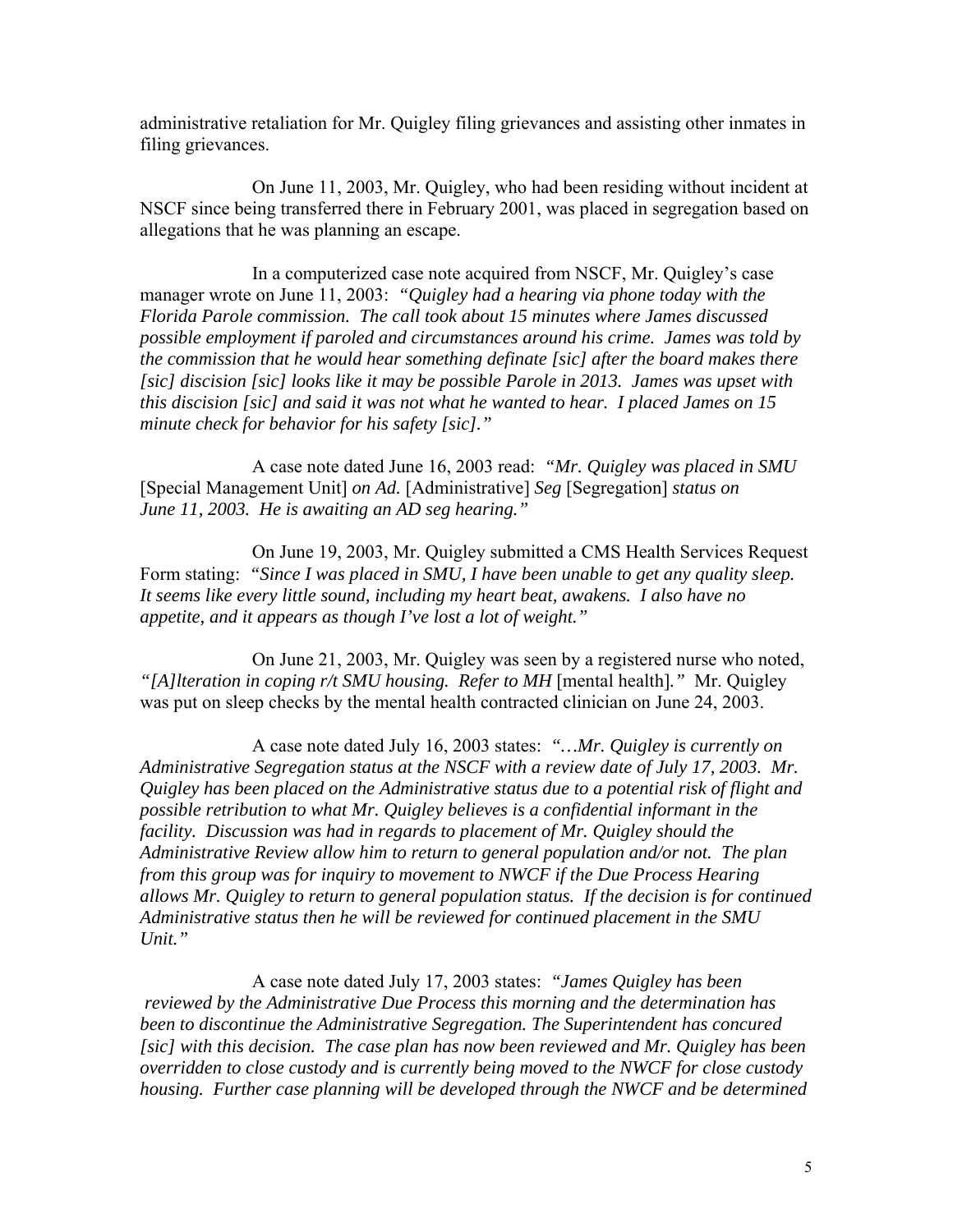*by Mr. Quigley's behavior."* 

#### B. **Sequence of Events at NWSCF**

On July 17, 2003, Mr. Quigley arrived at NWSCF. He was initially housed the first night in booking. On July 18, 2003, he was moved into the D-Unit. A *Mental Status Evaluation* was completed on July 18, at which time a note was made on the top of the form which read: *"Admits to suicidal thinking at times, no risk at this time."* 

On July 22, 2003, Mr. Quigley submitted a grievance #1 stating that since his arrival on July 17 he had no opportunity to exercise. The response to his grievance by a correctional officer on July 23, 2003, read: *"Mr. Quigley arrived at NWCFS on 7/17/03. On 7/18/03 Mr. Quigley was moved to Delta Act #3 due to lack of bed space. On 7/20/03 Mr. Quigley was moved into D-46 and was allowed full privileges of Delta Unit…Recommendation: None needed. Mr. Quigley has from approx. 0800 hours until 1800 hours with the exception of meal times to be out of his cell for various reasons. Mr. Quigley has ample time to exercise."* Mr. Quigley submitted grievance #3 on July 25, 2003, stating that being allowed time out of his room does not equate to meaningful exercise. Mr. Quigley wrote: *"The lack of exercise is injurying me mentally and physically. This situation must be promptly rectified. Enough of the lies, please."*

A case note dated July 28, 2003: *"…Inmate Qiglet [sic] is a ISC inmate who was transferred from Newport for Close Custody --- overridden from medium—per Newport---Security issue---Maps in his possession and informants stated that he was going to Escape. I have written Ray Flum and made a case that this inmate should return back to Florida as he is a security risk—no word back yet. This inmate like [sic] to write tons of greviences [sic] over petty issues. Also a legal paperpusher."*

In July and August of 2003, VP&A submitted grievances on behalf of certain inmates to the DOC outlining complaints regarding abuse and neglect on the D-Unit.

In a letter to VP&A from Mr. Quigley dated August 11, 2003, he wrote: *"…The chainings and the sprayings are almost daily occurrences on D-Wing, and it seems like prisoner's are constantly attempting suicide back here, and I can see why. There is an atmosphere of malevolence, and the conditions are punitive…there are two cells on my wing whose windows are welded closed and have no water (37 and 38) except for the toilets."*

In a letter to VP&A from Mr. Quigley dated August 15, 2003, he wrote: *"…this place is absolute bedlam, and many of the guards are brutally callous, particular [sic]* [officer]*, who is the regular*  $2^{nd}$  *shift shift supervisor... Perhaps the worst aspect, is he routinely fabricates misbehavior reports about the prisoner's in D-Wing, which result in their missed recreation and prolonged segregation. I strongly suspect he has been prolonging my tenure back here. Can you imagine, if these people can abuse someone as*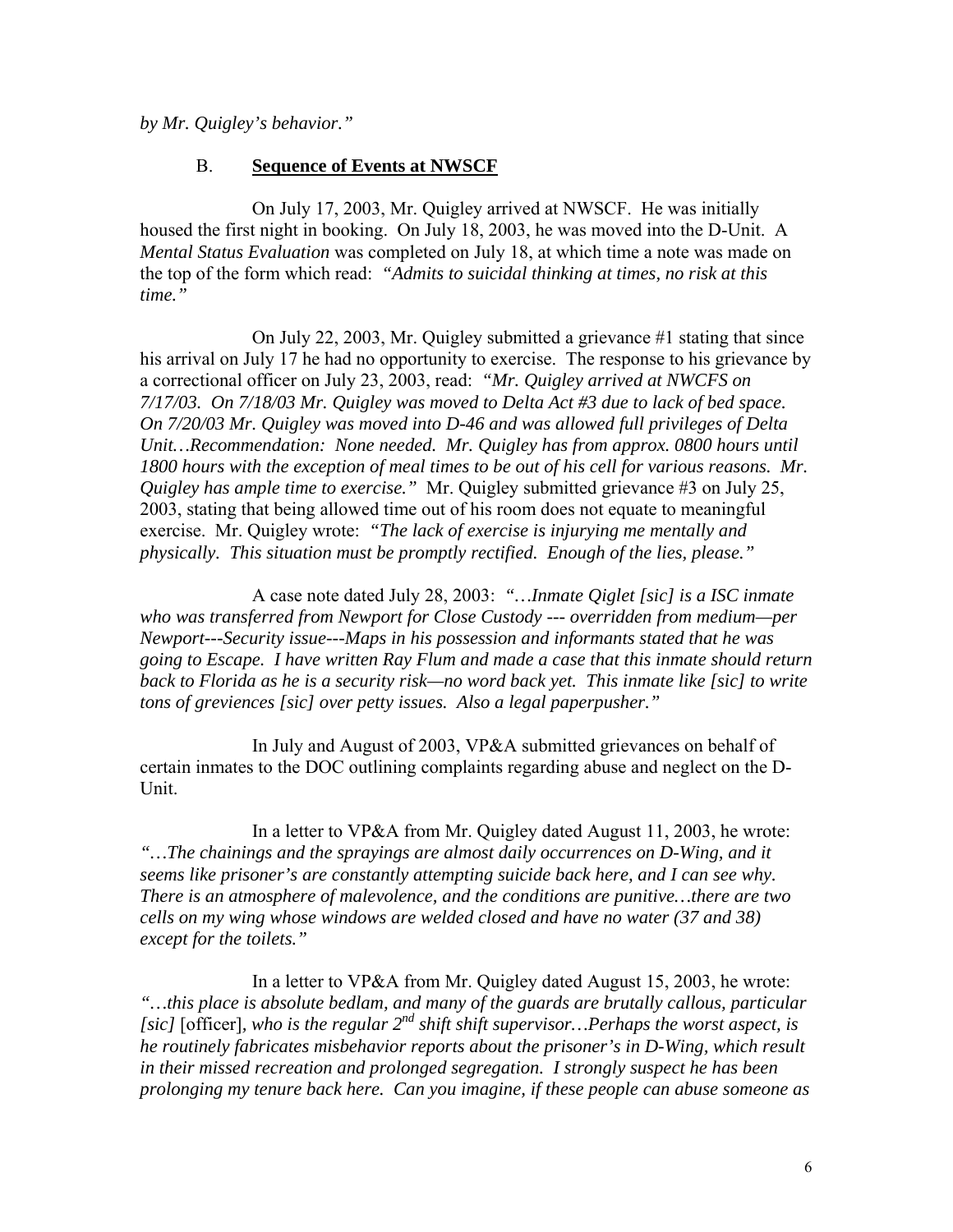*sophisticated as me, the way they are treating me, what can they get away with the mentally ill? The constant use of chemical sprays, and the routine chaining to bunks that I have observed is horrifying. The systematic denial of out-of-cell exercise is both a violation of DOC Policy 411 and the 8th Amendment, but it's been approved by…*[the] *Superintendent."*

In a letter to VP&A from Mr. Quigley dated August 17, 2003, he wrote: *"You know something, not once did a guard enter my wing after 7:30, even though DOC policy requires checks of each cell every 30 minutes, and this is an every night routine when* [officer] *on duty."*

On August 20, 2003, Mr. Quigley submitted a handwritten note to mental health which read*: "For some reason, I cannot seem to read effectively anymore. It's as though my mind is wanting to adsorb the information at a faster pace than is physically possible. This has been going on for about a week and it's terribly frustrating because there is nothing else to do in segregation, and I have a lot on my agenda, but it all involves reading. Is this a common problem and if it is, can it be* [illegible]*."*

On August  $27, 2003<sup>1</sup>$ , Mr. Quigley was seen by a mental health clinician who noted on the bottom of Mr. Quigley's handwritten request above*, "Anxiety, exercise, increase psychosocial."* This clinician also noted in the Mental Health Progress Notes: *"Patient reported having problems with reading which is his main source of activity. Stated that during this process he will lose his place, experience a tightening in his chest, and not be able to think clearly. These conditions are typically temporary but disconcerting. Acknowledged increase in psychosocial stress, goal oriented. (A) No obvious major mental illness – r/o adjustment disorder. (P) Discussed about move out of D-Unit…"* 

In a letter to VP&A from Mr. Quigley dated September 10, 2003, he wrote: *"Today is my 92nd day in segregation for no legitimate reason, and with no end in sight…A month ago or so I began to notice my ability to read was becoming impaired by what appears to be a psychological impediment that I suspect is directly related to a lack of exercise, a transition that would likely be more pronounced in my case because I have been almost hyperactive most of my life…about a month ago I sent a request to mental health for an assessment, and a man came to interview me on August 27, but I don't know his name…In any event, this mystery mental health worker left me with the impression that he was going to: (1) discuss the situation with* [clinician] *and (2) the D-Wing case worker... It's now been two weeks with no response…Suppose the condition was driving me nuts? Perhaps it is!"*

In a letter to VP&A from Mr. Quigley dated September 25, 2003, he wrote*: "I am in receipt of your letter, dated Sept. 23, 2003 along with an authorization* 

<sup>&</sup>lt;sup>1</sup> Department of Corrections Protocol 361.01.03 Mental Health Intake Assessment. There is a 3 working day response requirement once an inmates submits a slip requesting medical or mental health treatment. This rule was not adhered to as Mr. Quigley submitted his request on August  $20<sup>th</sup>$ , and was not seen until August  $27^{th}$ , 2003.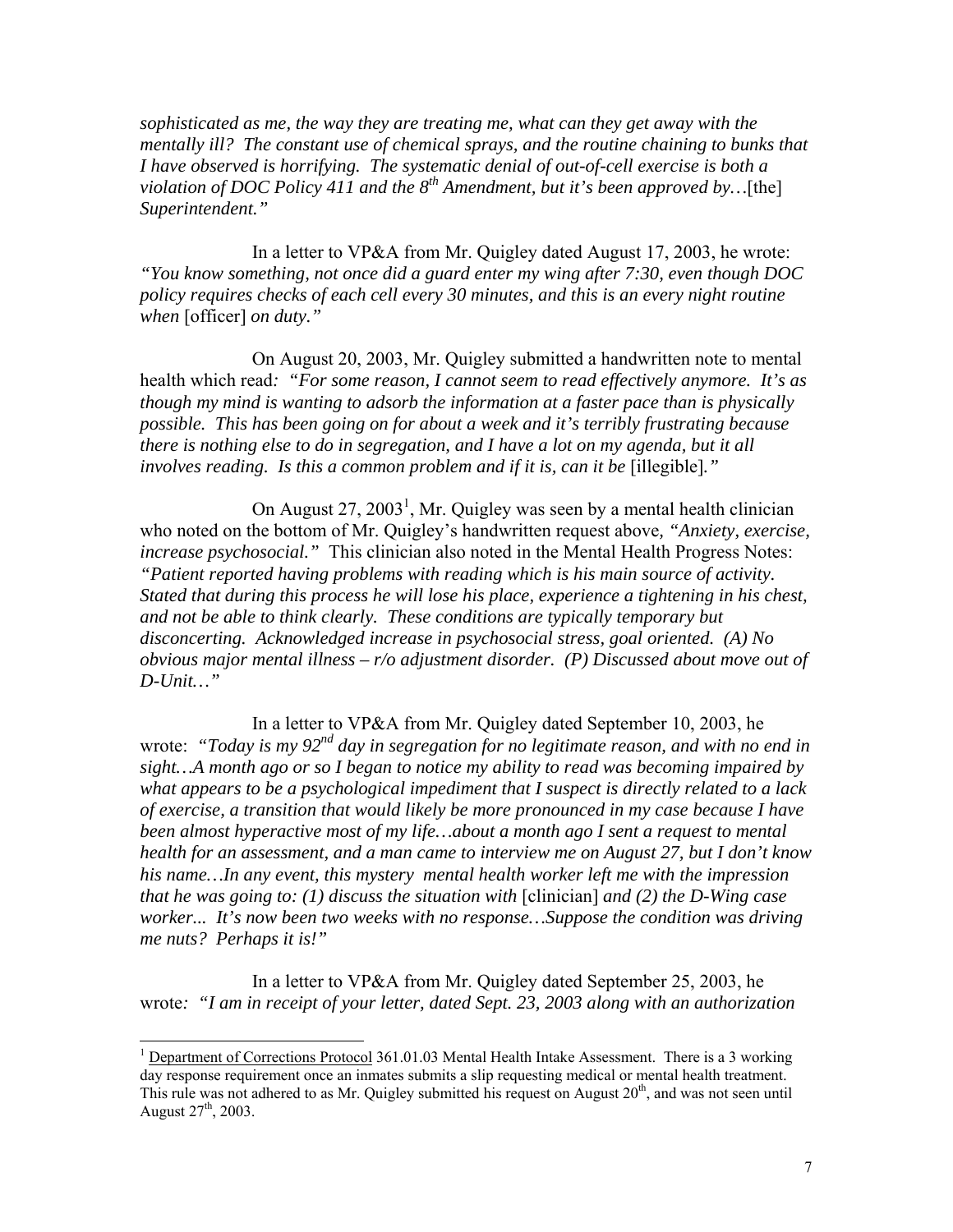*and consent for release form…I must caution that I do not agree with your premise that the named individuals 'are not fully aware of how inmates are being treated' in D-Wing. Plus I would remind you that the reason I have been in segregation since June 11 is because I have spoken out against prison conditions in Vermont, and help other prisoners to do the same…Certainly the only reason I am still confined to D-Wing is because I filed 10 grievances related to D-Wing conditions or my confinement thereto. This was made unequivocally clear to me by the Delta Unit case worker… at my one and only status review on July 28…Indeed, it's all about repression, which is why I close by cautioning you that I have no doubt that I will be tortured further, if you show my letters to any prison official…I enjoy helping people in need, and I would very much like to help improve the system, but look where it's gotten me."* 

In the week before Mr. Quigley's death, Ed Paquin, Executive Director of VP&A, discussed with Janice Ryan, Deputy Commissioner – DOC, the various complaints that VP&A was receiving about the D-Unit conditions.

In a letter to VP&A from Mr. Quigley dated October 1, 2003, he wrote: *"…I suspect they intend to send me to Springfield next week to inaugurate their new 48 bed 'close custody' unit. This means I'll be locked in a cell for 23 hours a day for who knows how long. This is more punitive treatment than prisoner's receive for actually breaking the rules, and they get 'due process hearings'. I've done nothing wrong and they think they're going to torture me until their sadistic, malevolent souls have had their fill. No way…There is no question I have been singled out for abuse, and it's got me livid…This is a corrupt system, and it's getting worse. I'm looked at as a whistleblower, and the only thing I've changed is my circumstances – for the worse."* 

In a letter to VP&A from Mr. Quigley dated October 4, 2003, he wrote: *"Who says Vermont does not have a death penalty. Simple commitment to the Vermont DOC care an implicit death penalty element, I suppose. At least the dead no longer have to endure the torture."* VP&A did not receive this letter until after Mr. Quigley's death.

On October 7, 2003, at approximately 4:30 am, three other inmates housed in the D-Unit near Mr. Quigley's cell reported hearing what sounded like a gagging/choking noise coming from Mr. Quigley's cell.

 On October 7, 2003, 6:10 am, Mr. Quigley was found hanging in his segregation cell. He was transported via Amcare Ambulance to Northwestern Medical Center in St. Albans where he was pronounced dead at 7:16 am.

#### IV. **INVESTIGATIONS INTO THE DEATH OF JAMES QUIGLEY**

#### A. **Vermont Department of Corrections**

The Vermont Department of Corrections conducted their own internal investigation into the death of James Quigley. Their report does not offer any conclusion and lacks objectivity. It ignores factual information available to the Department such as a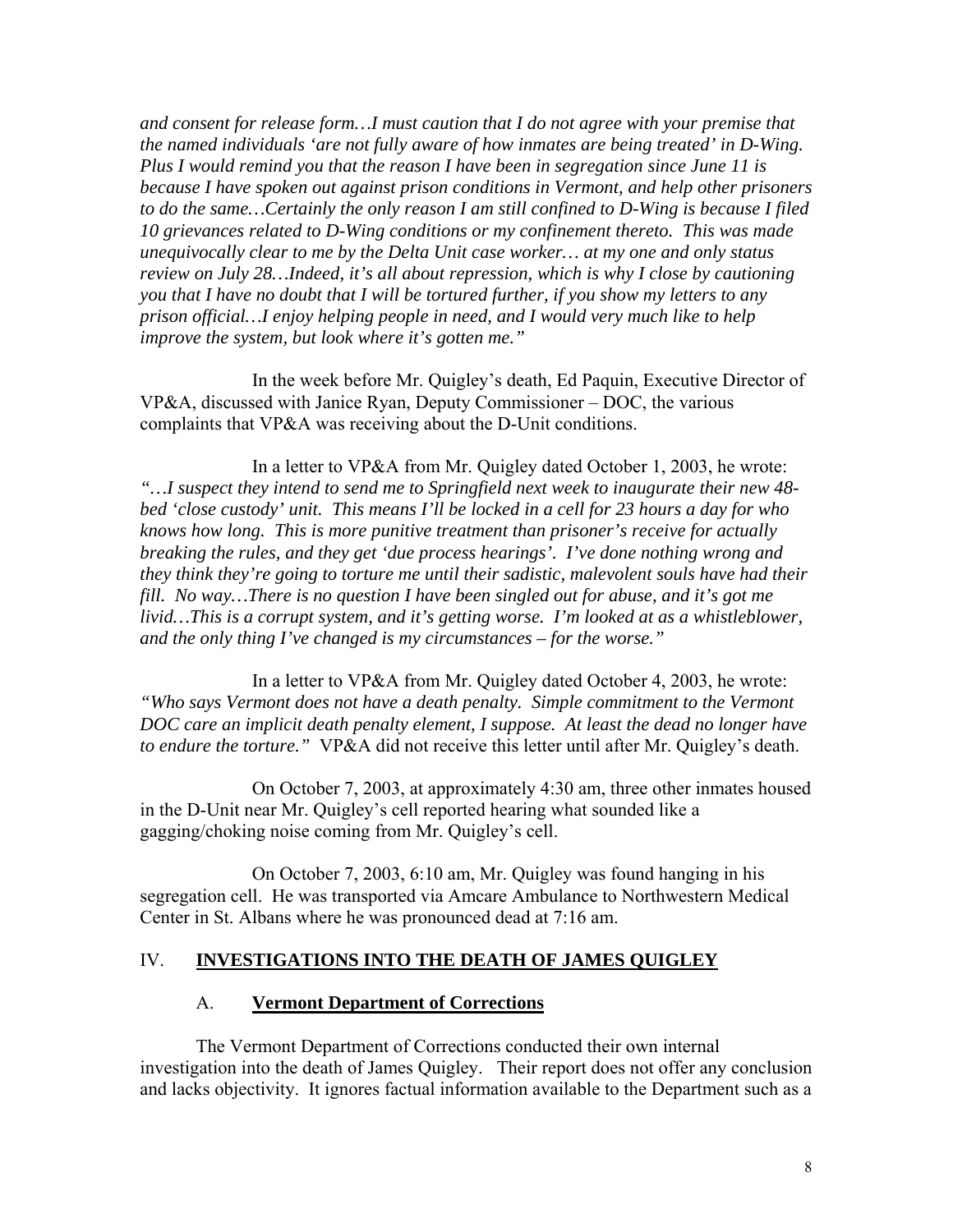memo from John Murphy, Hearings/Deputy Compact Administrator to Lawrence McLiverty, Director/Security & Supervison, dated September 11, 2003, which read, *"The purpose of this memo is to apprise you of the possibility that Mr. Quigley is being retaliated against for his grievance activity."* The memo went on to read, *"[I] believe that a determination needs to be made about possible employee misconduct before I can craft a response to his most serious issues regarding retaliation. Please advise."*  Despite this and copies of other documents provided in the Department's own report, the impression the report leaves the reader with is that Mr. Quigley exhibited behavior over the course of the past few years that warranted being housed in segregation for almost four months.

Mr. Quigley's allegation of possible retaliation is further supported by review of the Hearing Officer's Report dated June 11, 2003, completed at NSCF. The officer's findings were: *"After reviewing the information presented at the hearing, I find there to be insufficient documentation to place James Quigley on Administrative Segregation status. There doesn't seem to be adequate documentation for me to believe that James Quigley had any intention to escape from this institution."* 

The Department's report ended with a 'case analysis' section that outlined the following recommendations, none of which addressed the issues of psychological abuse by correctional staff, lack of mental health follow up by the contracted providers, retaliation, or the effectiveness of the hearing process, all issues relevant to Mr. Quigley's untimely death.

- 1. The Department review its criteria for Interstate compact selection. Vermont sends its long term offender out of state because its facilities are not well suited for them but takes similar cases in return.
- 2. A training should be conducted for the casework and security staff at facilities that would receive Interstate Compact offenders to ensure that they are clear on the criteria and governing directives on how these cases should be handled.
- 3. A separate directive should be drafted that details the Interstate Compact case planning process. This directive should detail lines of authority and time frames for the case planning process, to include return of the inmate to the sending state.
- 4. Training and a description of the governing parole statutes be provided to casework staff to ensure they understand what individual Interstate Compact inmates are facing in their respective states.
- 5. The Department continue its training for all hearing officers and investigators on the process for managing confidential information and informants.
- 6. The Department needs to continue to develop various types of housing for those requiring restrictive housing. The opening of Springfield should provide that opportunity. D unit in St. Albans should not contain both segregation and Level 1 offenders. Level 1 or close custody should be housed in a separate unit.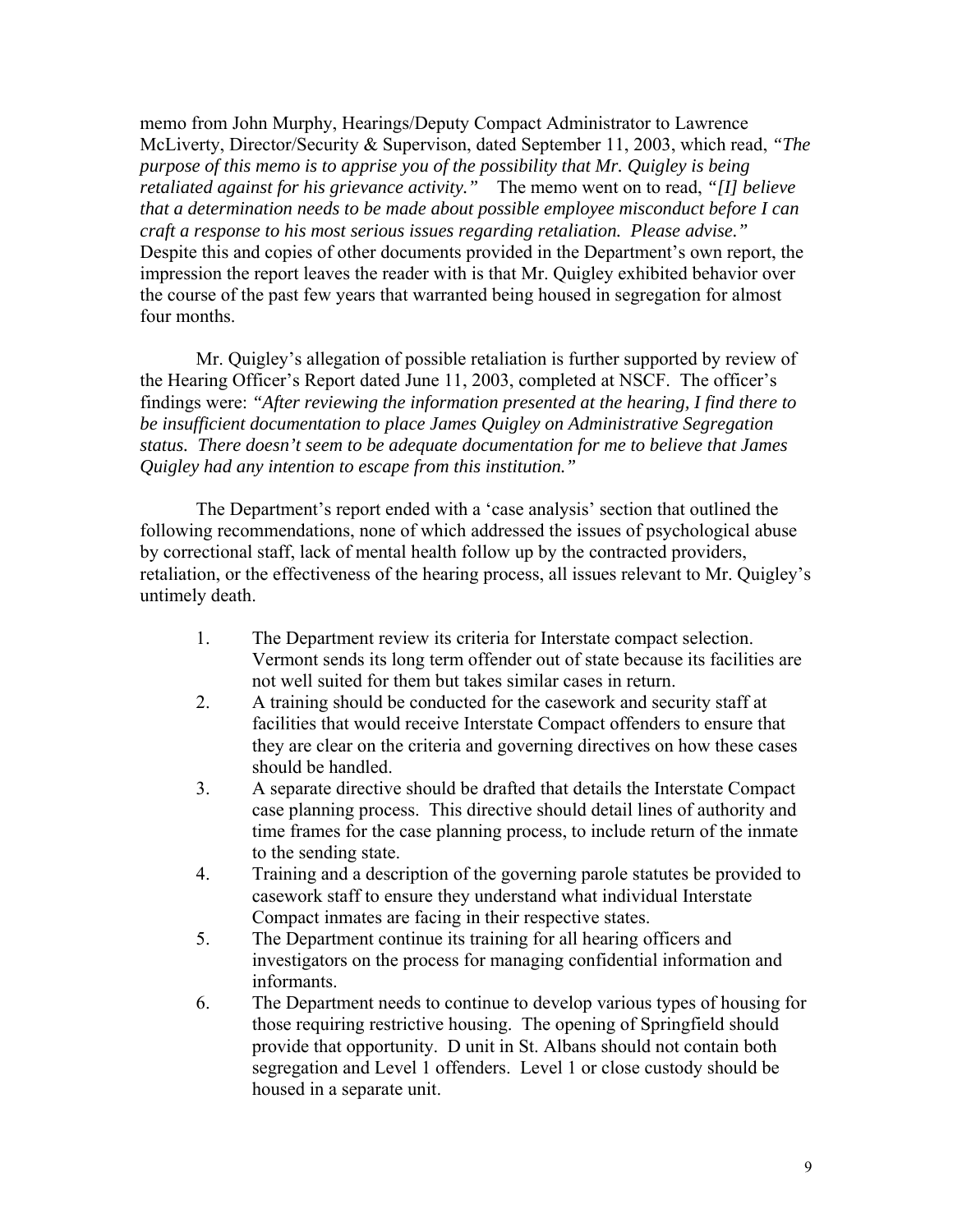7. The Department continue to work with the Department of Buildings and General Services to ensure that all such cells are free of possible means of self-harm.

#### B. **Vermont State Police**

The Vermont State Police conducted an investigation into the death of Mr. Quigley. Upon review of the scene of the death, interviews with witnesses and DOC staff and the assistant medical examiner, the Vermont State Police concluded that he had committed suicide by hanging. The police report did not address to what extent the DOC and its contractors complied with policies relevant to Mr. Quigley's care and treatment prior to his death. Nor did it discuss the verbal harassment by DOC staff reported by Mr. Quigley.

## C. **State of Vermont Chief Medical Examiners Office**

The State of Vermont Chief Medical Examiner's Office conducted an investigation into the death of Mr. Quigley. It was concluded to be a suicide by hanging.

### D. R**eport Completed by Michael Marks and Philip McLaughlin**

On March 13, 2004, Michael Marks and Philip McLaughlin, special investigators contracted by the Governor's Office to investigate issues in DOC, released their findings. Their report documents that not only were correctional officers involved in the abuse of Mr. Quigley, but higher level DOC officials were also involved, and condoned the continued retaliation and mistreatment that subsequently contributed to Mr. Quigley's untimely death. Their report shows that on October 6, 2003, the decision was finally made to remove Mr. Quigley from D-Unit as soon as possible. That decision was never shared with Mr. Quigley, and he subsequently hung himself in the early morning hours on October 7, 2003. Had that information been shared with him, it potentially could have saved his life. The following are just a few excerpts from this report.

 "*There is no evidence of any behavior by Mr. Quigley in St. Albans that would have justified the conclusion that Mr. Quigley was an escape risk. Nor is there any evidence of any behavior that would have justified keeping Mr. Quigley in D-Wing beyond his initial thirty days there. The record establishes that the staff in St. Albans was determined to keep Mr. Quigley in D-wing until Vermont would transfer him back to Florida.* 

*Mr. Quigley's correspondence in the last days prior to his death documents profound dissatisfaction with his circumstances. His condition deteriorated markedly during the 118 consecutive days he spent in segregated or close custody status.* 

*We have concluded that Mr. Quigley's continued placement on D-Wing was not justified. If the system had worked correctly, it should have moved Mr. Quigley from D-Wing long before his death.*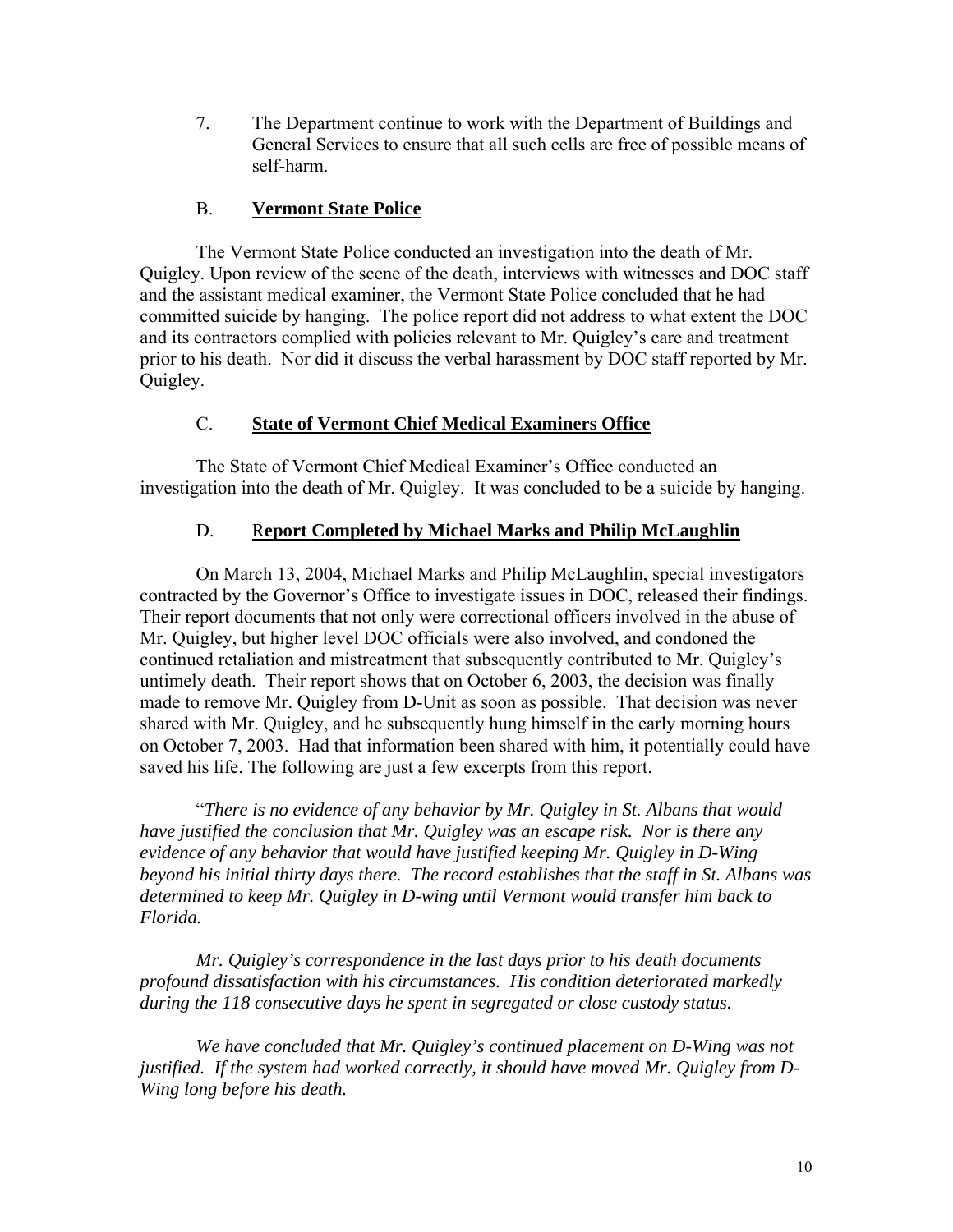*Vermont's correctional system treated Mr. Quigley differently because he had filed grievances and objected to institutional practices…Retaliation for the filing of grievances is a significant mistake.* 

*It is also significant that on the night of his death there was a violation of the regulations requiring the guard to check inmate cells every thirty minutes and see the*  inmate's skin. The guard should have conducted further investigation once he could not *see Mr. Quigley's skin. It is impossible to say whether adherence to this policy would have prevented Mr. Quigley's death. There is no way of knowing whether Mr. Quigley took his life just after a thirty minute check and would have been dead by the next check even if the guard had made the check and observed his skin. We do know that this failure lost a potential opportunity for preventing his death."* 

#### E. **Vermont Protection & Advocacy, Inc**.

VP&A first learned of Mr. Quigley's death as a result of a phone conversation with another inmate at NWSCF on October 7, 2003. VP&A opened its own investigation, which included the following:

- $\rightarrow$  Review of Mr. Quigley's medical and mental health record.
- $\rightarrow$  Review of Vermont Department of Correction's Protocols regarding medical and mental health treatment and NWSCF D-Unit policies.
- $\rightarrow$  Review of the Vermont State Police investigation report and supporting documents.
- Review of the Chief Medical Examiner's autopsy report.
- $\rightarrow$  Review of records from the Northwestern Medical Center.
- $\rightarrow$  Interview with several of the inmates on D-Unit at the time of Mr. Quigley's death.
- $\rightarrow$  Review of letters written by Mr. Quigley.
- $\rightarrow$  Review of Vermont Department of Correction's incident report forms.
- $\rightarrow$  Review of records from Amcare Ambulance Service.
- $\rightarrow$  Review of the Investigative Report into the Deaths of Seven Vermont Inmates and Related Issues by Michael Marks and Philip McLaughlin, March 13, 2004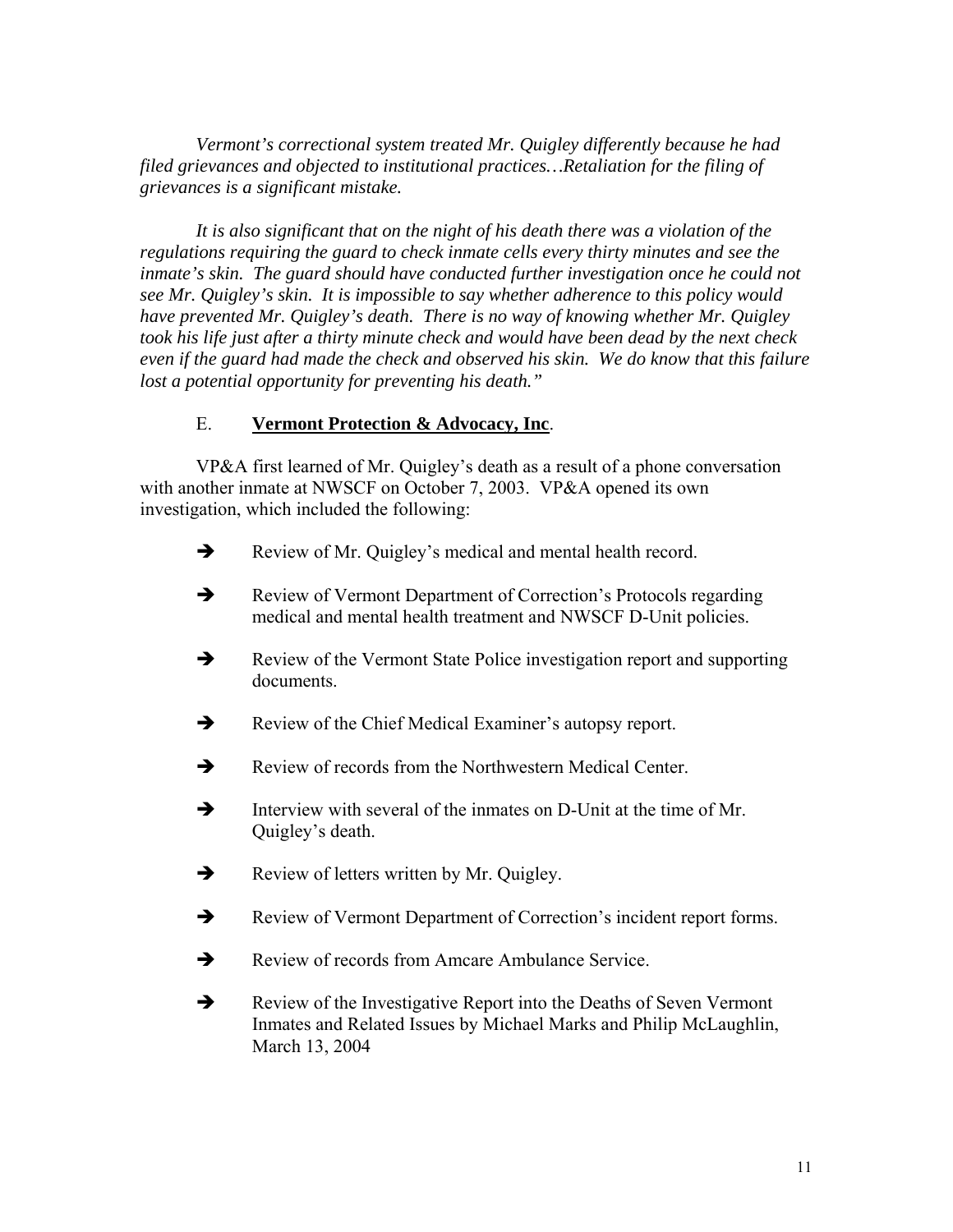$\rightarrow$  Review of the Department of Correction's Internal Investigation into Mr. Quigley's Death Completed February 13, 2004

### V. **FINDINGS AND CONCLUSIONS**

VP&A's investigation found no evidence to suggest that Mr. Quigley's death was anything other than a suicide. This was also the conclusion of investigations conducted by the Vermont State Police, Chief Medical Examiner's Office and by Marks & McLaughlin.

VP&A's investigation did find evidence that DOC and its contracted agent, Matrix Health Systems, knowingly contributed to the untimely death of Mr. Quigley. The DOC allowed continued psychological abuse and punitive segregation by administration and correctional officers. DOC and Matrix did not follow up on mental health services for Mr. Quigley after he reported having difficulties on August 20, 2003, directly attributed to being housed in the D-Unit in St. Albans. DOC failed to immediately make changes in the facility after a report submitted by Jeffrey Metzner, M.D., P.C., to Thomas Powell, Ph.D., Director of Clinical Programs for the DOC that detailed problems in the D-Unit. DOC failed to heed warnings given by VP&A and Mr. Quigley.

### **A. Segregation**

Mr. Quigley was not a disciplinary problem as evidenced by the lack of any disciplinary reports while he was housed in the D-Unit in St. Albans. It is unconscionable that Mr. Quigley was held in segregation for approximately 118 days, a status typically reserved for inmates who exhibit severe disciplinary problems or are high security risks. This is especially so in light of the note in a grievance response to Mr. Quigley that he was only in that unit due to lack of bed space elsewhere in the facility. A correctional officer who routinely worked in the D-Unit stated in his sworn statement to the Vermont State Police, referring to Mr. Quigley, *"…[H]e's always quiet and got a long with everybody."*

### **B. Suicide Prevention**

Dr. Metzner completed a psychiatric consultation *"…concerning issues relevant to the mental health system in the Vermont Department of Corrections."* On August 13, 2003, Dr. Metzner met with key employees of the Department of Corrections, Matrix Health Systems, and Correctional Medical Services regarding this consultation. His report, dated August 16, 2003, was then sent to Dr. Thomas Powell. The report noted that *"Suicide prevention issues are difficult to assess due to the lack of adequate written QI review as required by the August 20, 1997 suicide prevention directive (361.01.13)…The 1997 suicide prevention protocol is not being followed relevant to the required QI written report. It is my recommendation that such a report continue to be required and actually performed…An adequate review process is necessary in order to*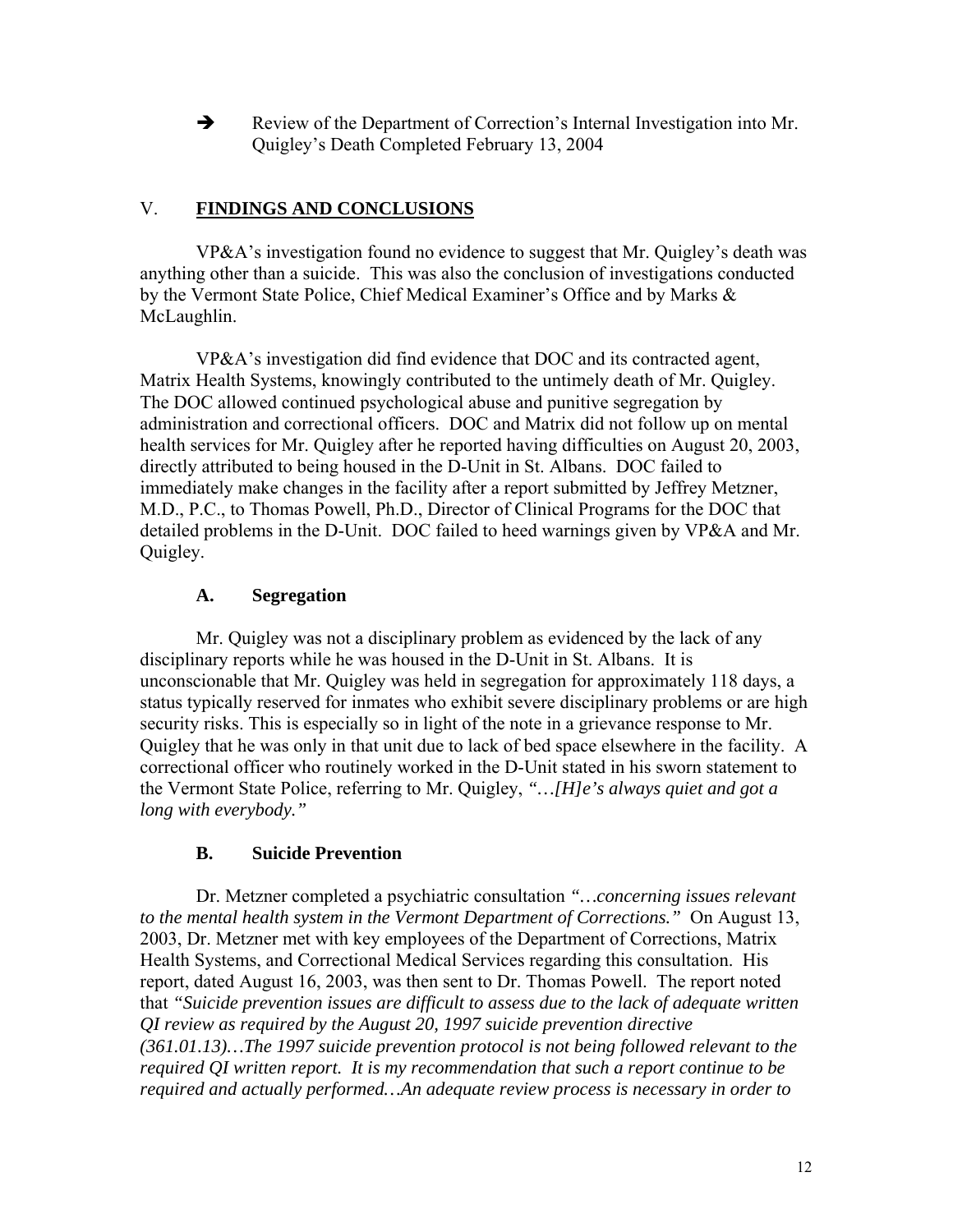*identify potential system problems and make appropriate corrections. Based on lack of implementation of the quality improvement report requirement, I have concerns whether other aspects of the suicide prevention directive are being followed. This question should be reviewed and corrective action steps implemented as appropriate."* Furthermore, despite Dr. Metzner's warning, there is no evidence that the Department of Corrections did anything to correct the problems identified in St. Albans prior to Mr. Quigley's death.

Mr. Quigley was not placed on suicide watch<sup>2</sup> after the *Mental Status Evaluation* which noted he had suicidal thinking at times. Neither *Authorization for Suicide Watch*  nor *Suicide Watch Observation Log* forms could be found in his medical record<sup>3</sup>.

#### **C. Transfer Between Facilities**

Staff at NSCF failed to have a mental health provider review and sign off on the transfer of Mr. Quigley to NWSCF as indicated by the fact that the transfer form was blank under 'cleared by mental health'.<sup>4</sup>

#### **D. Other DOC Procedural Failures**

Several procedural steps were not adhered to upon Mr. Quigley's arrival and subsequent stay at NWSCF. According to DOC protocol<sup>5</sup>, a mental health intake assessment is supposed to be completed within 7 days of an inmate's admission to a central facility. No *Mental Health Intake Assessment* form could be found in Mr. Quigley's medical record after his transfer to NWSCF.

 <sup>2</sup> Department of Corrections Protocol 361.01.13, Suicide Prevention, Definitions, *Suicide Watch: defines a level of increased supervision and observation of inmates believed to be at risk of suicide. Two levels of watch are possible: constant (continuous) and close. Watch may be authorized by mental health staff or supervisory correctional personnel.* 

<sup>3</sup> Department of Corrections Protocol 361.01.13, Suicide Prevention, VI. Protocol, F. 4. *Copies of the Authorization for Suicide Watch and Suicide Watch Observation Sheet forms shall be filed in the inmate's medical chart.*

<sup>4</sup> Department of Corrections Protocol 361.01.07, V. A., 2.a.(1): *All inmates who are transferring to another facility within VDOC will have their mental health records reviewed by the designated mental health staff prior to transfer.* 

<sup>5</sup> Department of Corrections Protocol 361.01.03 Mental Health Intake Assessment, V. Procedure, A. *A Mental Health Intake Assessment will be administered to all inmates by medical staff within 14 days of admission or earlier upon referral. At central facilities, this assessment must be administered within 7 days.*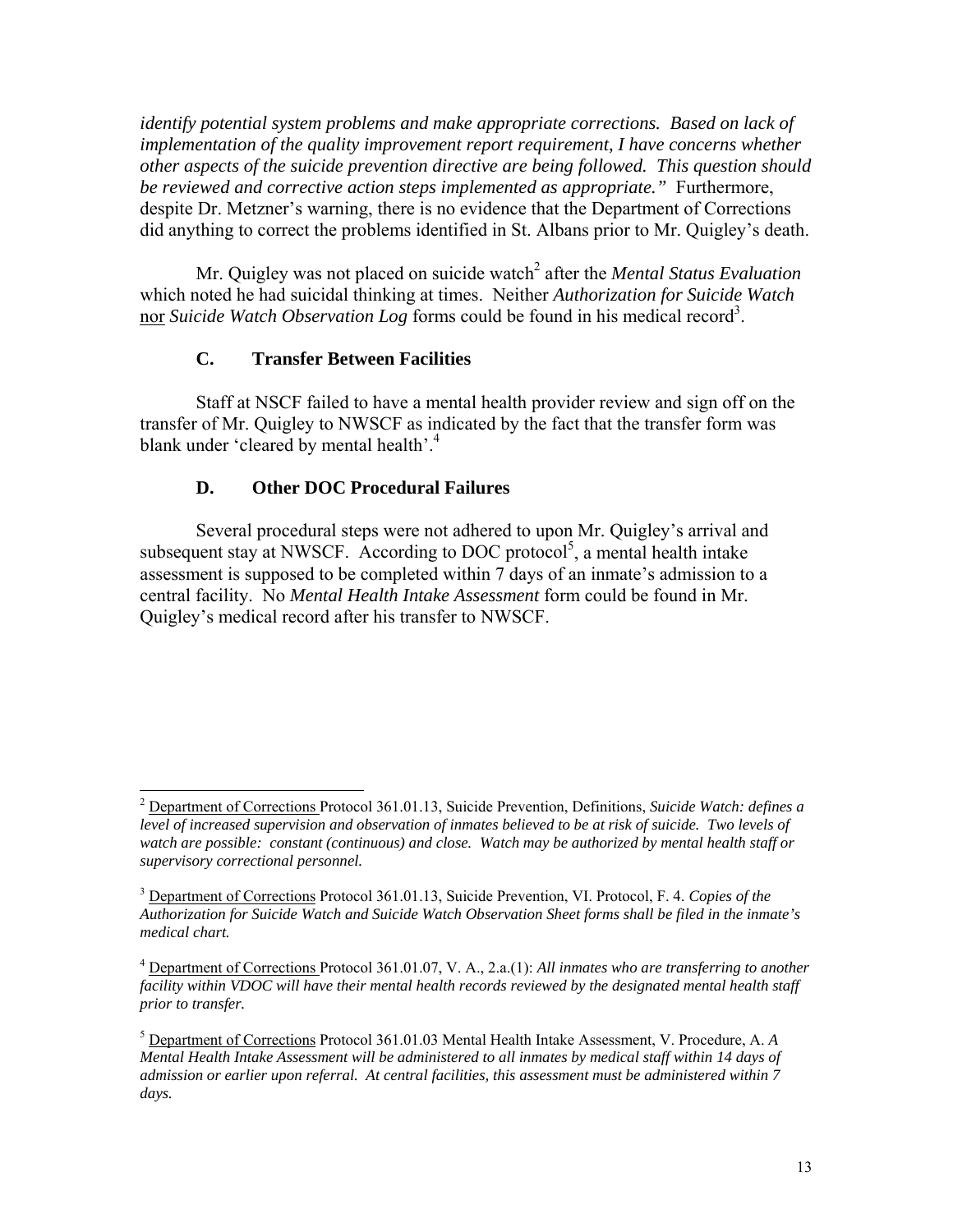The mental health clinician at NWSCF failed to document in Mr. Quigley's medical record that he reviewed his prior mental health evaluation and related documentation<sup>6</sup>.

#### **E. Failure of Supervision at NWSCF**

Aside from the lack of adequate mental health follow up that may have contributed to the death of Mr. Quigley, there is disturbing evidence that the correctional officer on third-shift duty at the time of Mr. Quigley's death did not follow the Northwest State Correctional Facility procedure that requires "seeing skin"<sup>7</sup> when doing the unit tour checks every 30 minutes. According to the State Police interview with the correctional officer, he reported that he did not remember at what point he stopped seeing skin while doing the 30-minute checks. This same correctional officer also noted in his incident report, *"I try to alternate my checks so that the inmates do not get a pattern of what I am doing at night. I did see I/M Quigley at the beginning of the shift and a few times after that. I do not remember when I did not see skin. It gets cold down there at night so a few of the inmates bundle right up under their covers to stay warm…Everytime a checked I/M Quigley, it appeared to be a body laying down on the bunk. I did my last check at approx. 0520hrs before the first shift officers took over the unit."* After Mr. Quigley was found hanging, it was discovered that his bed was full of books that were positioned to resemble a body lying under the covers. It is also noteworthy that this correctional officer reported in his statement to the State Police that he had a television playing in his work area. That noise could have muffled out the sounds that were very clearly heard by at least two other inmates in the unit at the potential time that Mr.Quigley hung himself.

In a letter dated September 25, 2003, Mr. Quigley wrote: "*By the way, after 5 p.m., the Delta Unit 'activity rooms' become a guards' lounge. Whether it's Monday Night Football, WWF Smackdown, or a movie, that's where the guards will be. Someone could be dying on one of the wings and they wouldn't find out until rigor mortis set in."*

Several inmates who were interviewed for this report stated that the correctional officers did not perform the mandated 30-minute checks, even though the Unit Log indicates the checks were completed. One inmate stated he felt Mr. Quigley's death could have been prevented, or the attempted interrupted, if the officer on duty actually performed the checks.

The Marks/McLaughlin report shows that the Superintendent at NWSCF was well aware of and condoned Mr. Quigley's continued segregation in the D-Unit.

 <sup>6</sup> Department of Corrections Protocol 361.01.04 Mental Health Evaluation, V. 2. a. *due to the fact that <sup>a</sup> majority of inmates admitted to central facilities are sent from regional facilities where the mental health evaluation may already have taken place, it need not be repeated if it has been done within the preceding three months.* b. *in such cases, the sending facility must document on the transfer form that the mental health evaluation is present in the inmate's medical chart and mental health staff at the receiving facility must document that they have reviewed the evaluation and related documentation.*

<sup>&</sup>lt;sup>7</sup> Northwest State Correctional Facility, Procedure 300.80, Delta C/O I Post Orders, General Orders #1.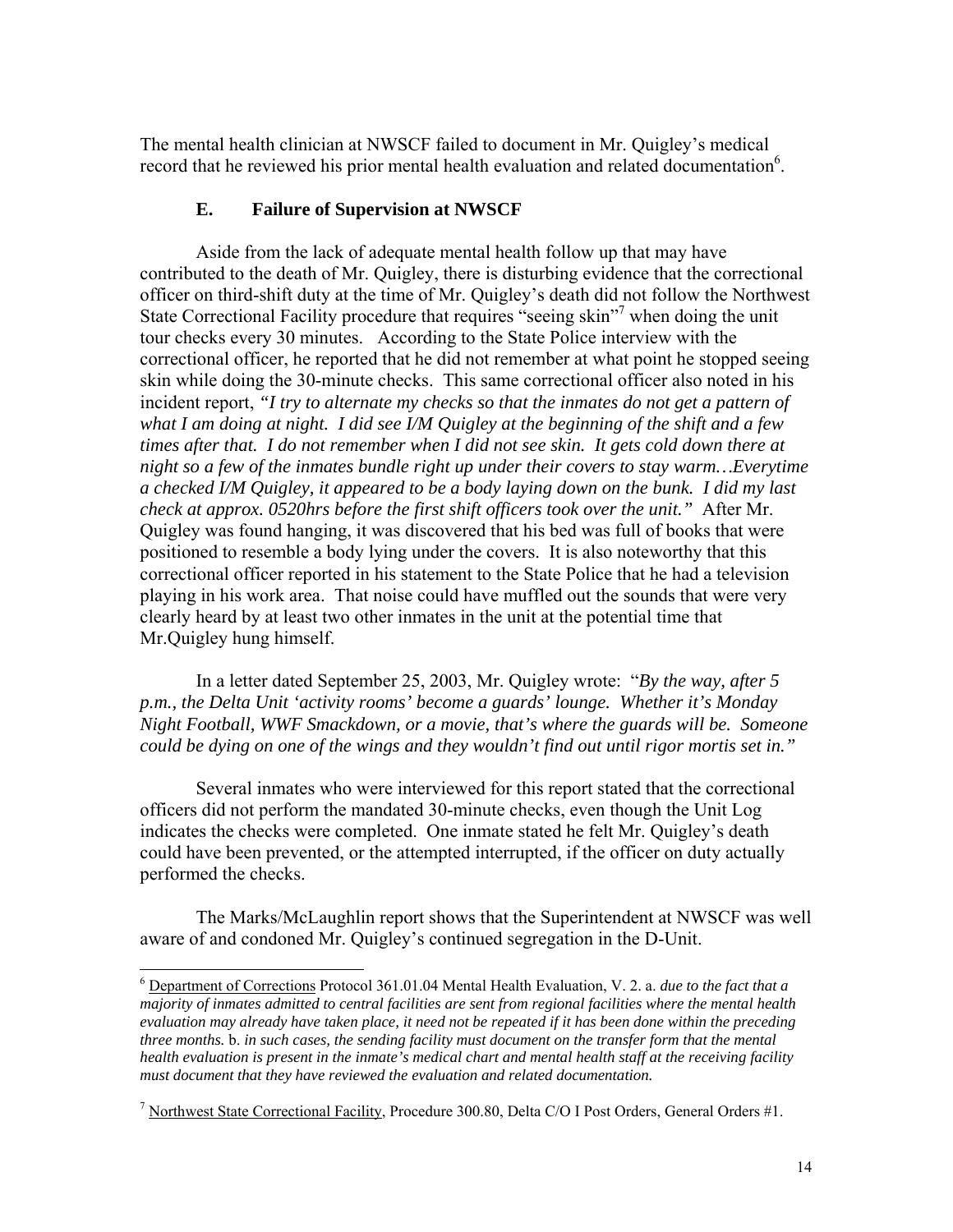*Superintendent…wrote that Mr. Quigley could earn his way out of D-Wing and into the general population by 'appropriate behavior' and 'cooperation'."* Given the evidence discussed previously, this statement can only be considered an intentional falsehood.

## **F. VP&A's Concerns About D-Unit**

In addition to Mr. Quigley's own correspondence that went to many different individuals and agencies, including DOC, expressing his concerns about the treatment inmates were receiving in both D-Unit One and D-Unit Two, Vermont Protection & Advocacy, prior to and around the time of Mr. Quigley's death, had brought it's concerns to the attention of DOC officials to no avail. VP&A had been receiving numerous complaints from different inmates in the D-Units regarding abuse, both physical and emotional, being inflicted upon them by certain correctional officers who worked there. It is disconcerting that the Department ignored these serious warning signs and failed to investigate and correct problems that existed. If they had, there may have been a very different outcome for Mr. Quigley.

## **G. Welfare of Inmates Affected by Mr. Quigley's Death**

According to DOC protocol<sup>8</sup>, whenever there is a death of an inmate in a facility, both staff and inmates are to be given the opportunity for a debriefing session to address their emotional needs, as many inmates develop close bonds and friendships while incarcerated and can suffer emotional distress when a suicide occurs. VP&A staff conducted interviews with inmates who lived in the same unit as Mr. Quigley, and these inmates were specifically asked if the Department provided any kind of counseling or debriefing for them. The unanimous answer was no. This is very disturbing as many of the inmates interviewed were visibly upset over Mr. Quigley's death.

# **H. Other Findings**

In addition to the DOC protocols already noted as having been violated in this case, VP&A also finds the following were violated as well:

■ DOC Directive 361.01 Mental Health Directive II. Purpose: *The mission of the Vermont Department of Corrections' (VDOC) mental health services is three-fold: (1) to provide comprehensive clinical services to alleviate symptoms and reduce suffering; (2) to enhance the safety of the correctional facility environment for inmates, staff and visitors; and (3) To ready inmates with mental illness for participation in risk reducing programs through direct services, case coordination, and research evaluations."* 

This directive was violated as evidenced by the fact that Mr. Quigley did not receive adequate mental health follow up after he was initially evaluated by a clinician

 <sup>8</sup> Department of Corrections Protocol 361.01.13, Suicide Prevention, VI. Protocol, H. 6. *All staff and inmates affected by serious or completed suicide attempts shall be provided with crisis intervention services. In addition, all affected parties shall be subject to the requirements of the Critical Incident Debriefing directive.*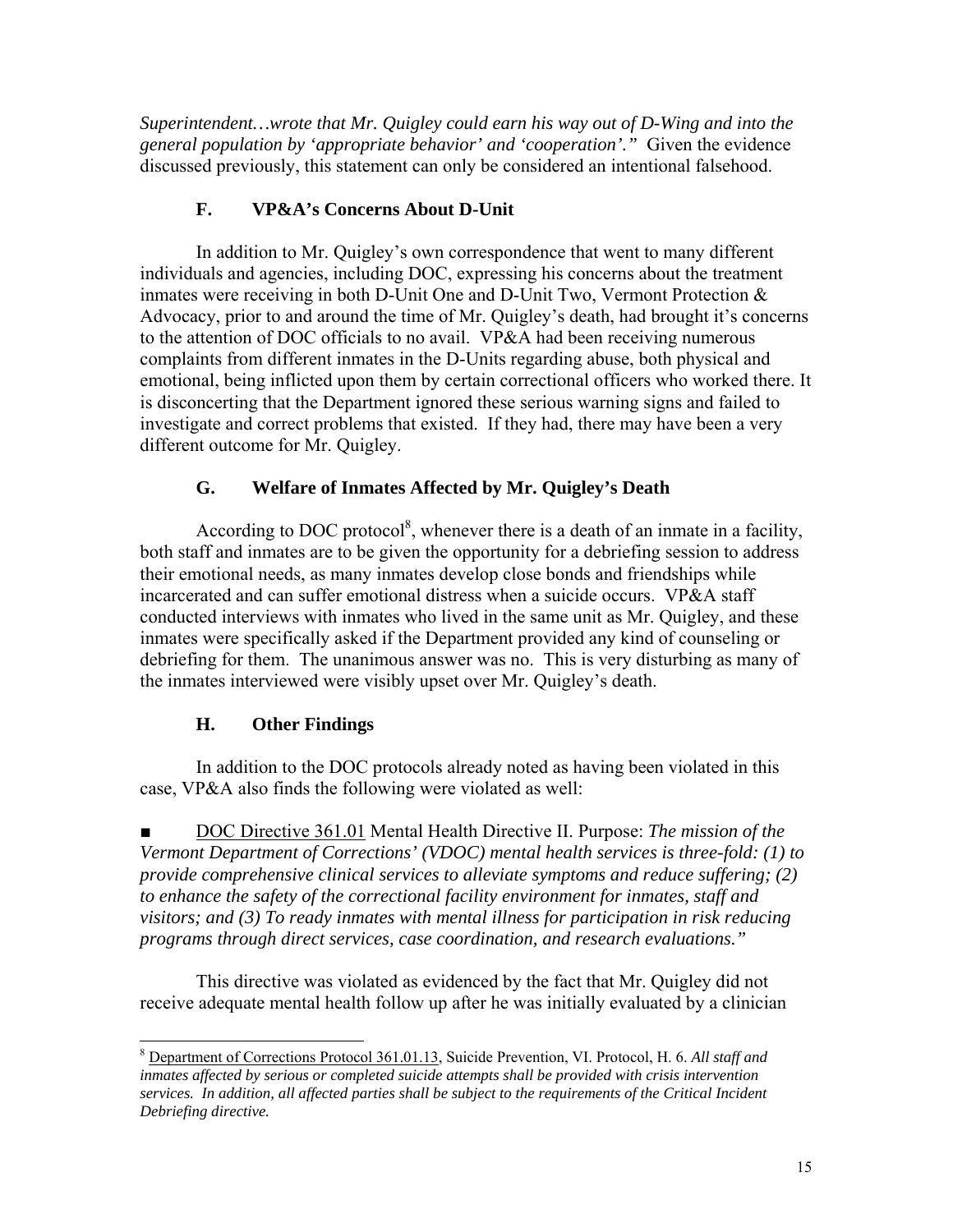after reporting symptoms of possible adjustment disorder and anxiety, which may have contributed to his untimely death.

DOC Protocol 361.01.02 Referral for Mental Health Services, V., B: Mental *health referrals by staff members (1) Any staff member who believes that an inmate may be in need of mental health services shall complete a Mental Health Referral form.* 

This protocol was violated when medical staff at NWSCF failed to complete the appropriate mental health referral form even though it was documented that Mr. Quigley had reported suicidal thoughts.

# VI. **RECOMMENDATIONS**

Based on its findings and conclusions, VP&A recommends the following actions that should be taken by the Department of Corrections:

- 1. Any and all correctional employees involved at any level in the retaliation and mistreatment of Mr. Quigley should be immediately dismissed from employment. The Department needs to establish a no tolerance policy with regard to employee misconduct.
- 2. Review of quality of follow up services being provided by the contracted mental health providers.
- 3. Improvement and renovation of the physical plant and living conditions in D-Unit.
- 4. Staff training in recognizing and reporting behaviors that are potentially life threatening for the individual experiencing them.
- 5. Mandatory training on policies, directives, and procedures for all staff and contracted employees, including the psychiatrist, with an oversight mechanism that assures that these rules are followed consistently.
- 6. Review and revision of the current hearing process, including procedures to be followed when a hearing officer's recommendations are overridden by the Superintendent.
- 7. Review and revision of the current grievance process to assure timely and unbiased investigation into inmate complaints.
- 8. Develop a protocol to provide in depth, unbiased investigations into deaths that occur within Corrections. Quantifiable recommendations need to be provided, as well as corrective actions, including employee sanctions.